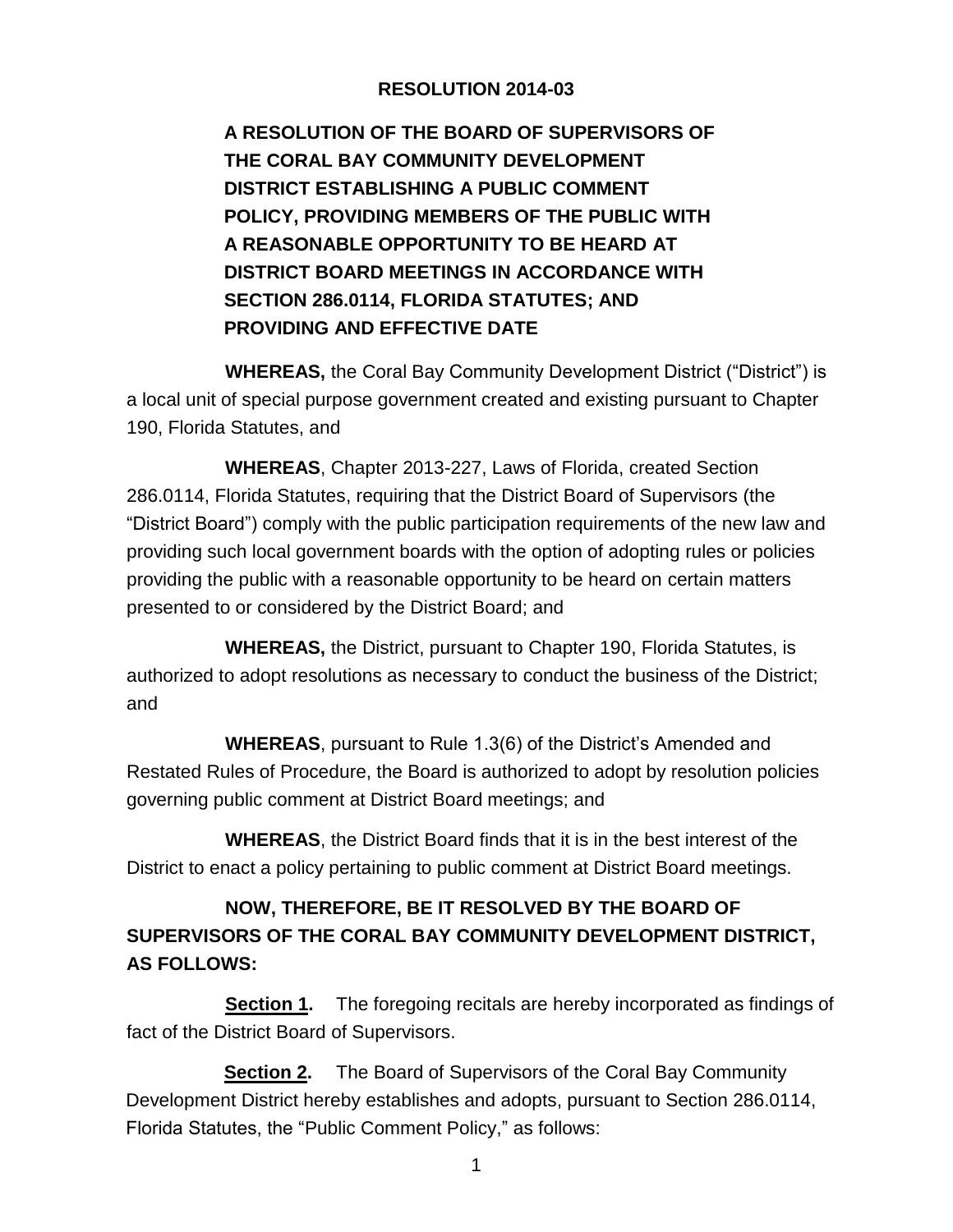## **PUBLIC COMMENT POLICY**

- A. Prior to the District Board of Supervisors (the "Board") taking official action on a proposition or matter, members of the public shall be provided with a reasonable opportunity to be heard on such proposition or matter. The opportunity to be heard need not occur at the same meeting at which the District Board takes official action on a proposition or matter if the opportunity to be heard occurs at a meeting that is a part of the decision making process and is within a reasonable proximity in time before the Board takes the official action.
- B. This policy does not prohibit the Board from maintaining orderly conduct or proper decorum during any public meeting. The opportunity to be heard is subject to the policies adopted by the District Board, as provided herein.
- C. Members of the public shall each be limited to three (3) minutes in which to address the Board regarding a particular proposition or matter. In the discretion of the Board, a potential speaker may assign his or her three (3) minutes to extend another speaker's time on any proposition or matter, provided that such time is not extended beyond fifteen (15) minutes. The public comment period on a particular proposition or matter shall be limited to a total of one (1) hour. Provided that the requirements of Section 286.0114, Florida Statutes, are satisfied, the presiding officer of the Board may extend or reduce the time periods set forth herein to facilitate the conduct of District business in an orderly and efficient manner while effectuating the intent and purpose of this policy.
- D. For meetings in which more than ten (10) members of the public (non-Board members and non-District staff) are in attendance or upon the determination of the presiding officer of the Board, individuals desiring to address the District Board on a particular proposition or matter shall sign in on a public comment sheet to be provided by the district manager of the District on which the individual shall include his or her name, address, the proposition or matter in which they wish to be heard, the individual's position on the proposition or matter (for, against, or neutral), and if applicable, in the discretion of the Board, shall identify the representative designated to speak on his or her behalf.
- E. Additional policies governing the reasonable opportunity to be heard at a Board meeting:
	- 1. Any person desiring to address the Board by oral communication shall first secure permission of the presiding officer of the Board, and prior to proceeding with any comment shall state his or her name and address for the public record.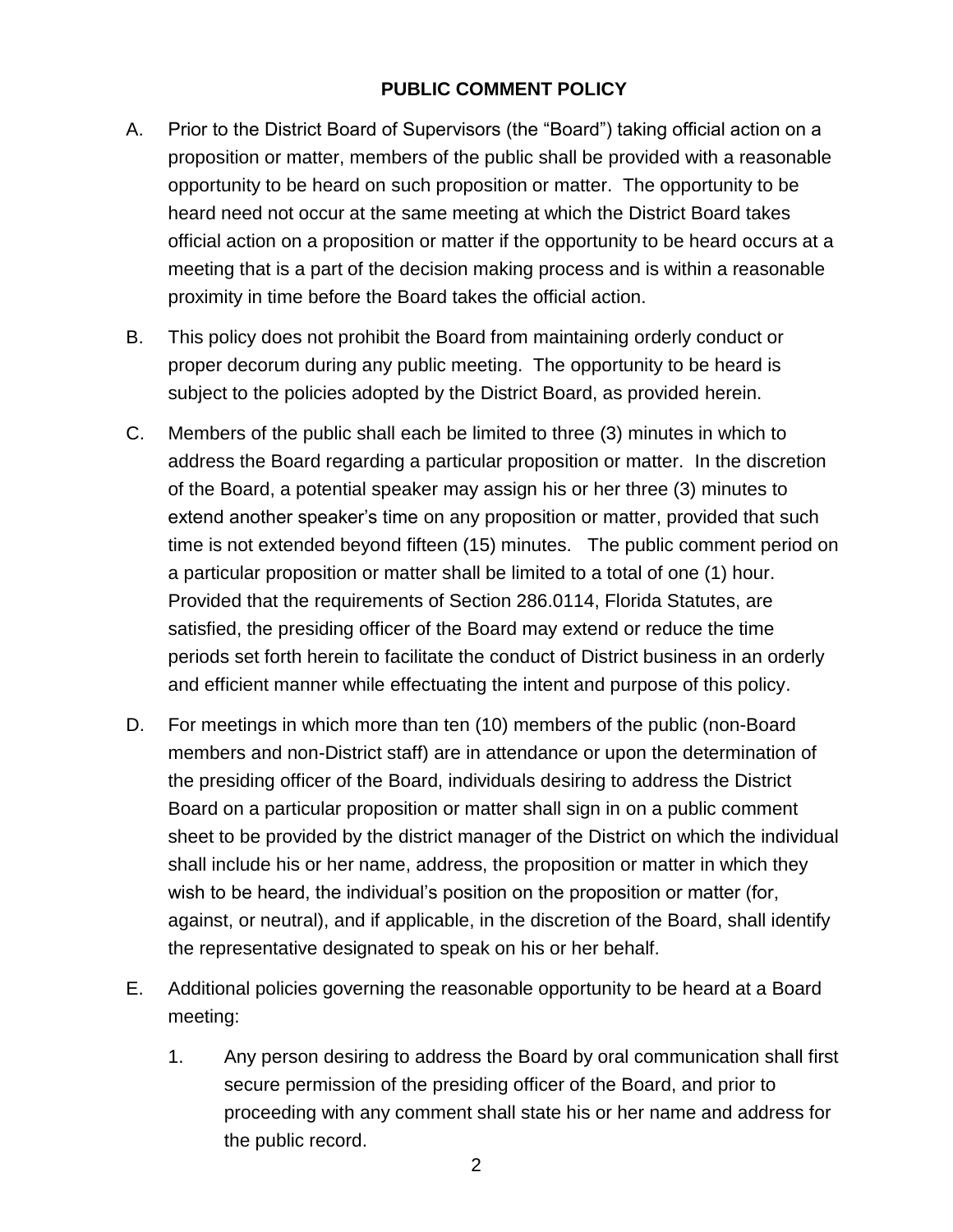- 2. All remarks or comments shall be addressed to the Board as a body and not to any particular member thereof or to any member of District staff.
- 3. No person, other than members of the Board, District staff and the individual having the floor and addressing the Board during public comment, shall be permitted to enter into any discussion, either directly or indirectly through members of the District Board of Supervisors.
- 4. Nothing herein shall be interpreted to prohibit the presiding officer of the Board from maintaining decorum and orderly conduct during a public meeting.
- F. The requirements of this policy above do not apply to:
	- 1. An official act that must be taken to deal with an emergency situation affecting the public health, welfare or safety, if compliance with the requirements of this policy would cause and unreasonable delay in the ability of the Board to act.
	- 2. An official act involving no more than a ministerial act, including, but not limited to, the approval of minutes and ceremonial proclamations.
	- 3. A meeting that is exempt from the requirements of Section 286.011, Florida Statutes.
	- 4. A meeting during which the Board is acting in a quasi-judicial capacity. However, this exemption does not affect the right of any person to be heard as otherwise provided by law.
	- 5. Any other exception provided for in Section 286.0114(3), Florida Statutes, or as specifically provided by law.

**Section 3.** The District Manager is hereby directed to take all actions necessary and consistent with the intent of this Resolution, including posting this Public Comment Policy on the District's website and making the same generally available to members of the public.